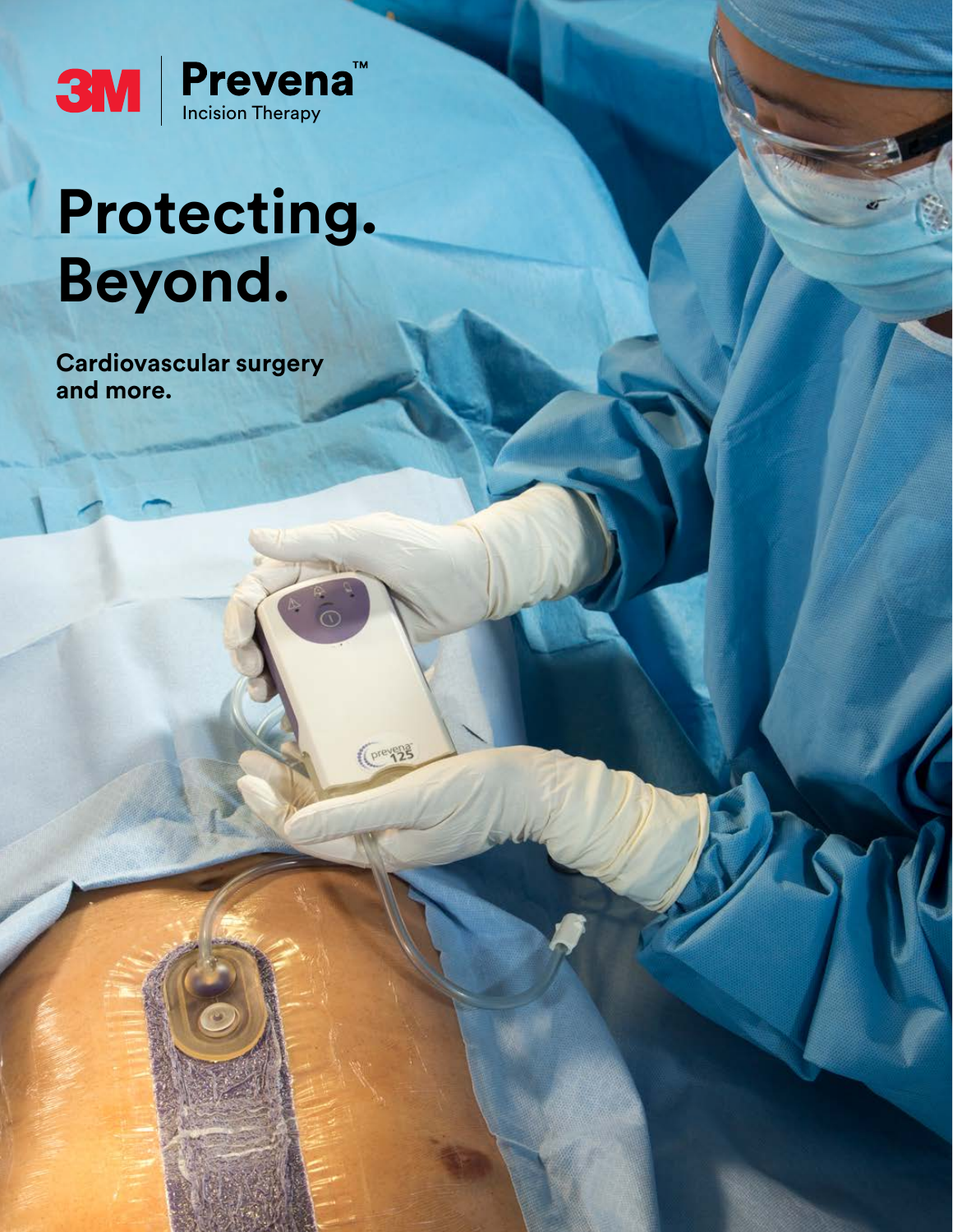## **How 3M™ Prevena™ Therapy can help**

## **Expanded FDA indication**

#### **The FDA granted the following Indications for Use:\***

3M™ Prevena™ 125 Therapy Unit and 3M™ Prevena™ Plus 125 Therapy Units manage the environment of closed surgical incisions and remove fluid away from the surgical incision via the application of -125mmHg continuous negative pressure. When used with legally marketed compatible dressings, Prevena 125 Therapy Unit and Prevena Plus 125 Therapy Units are intended to aid in reducing the incidence of seroma and, in patients at high risk for post-operative infections, aid in reducing the incidence of superficial surgical site infection in Class I and Class II wounds.

\* The effectiveness of PrevenaTherapy in reducing the incidence of SSIs and seroma in all surgical procedures and populations has not been demonstrated. See full indications for use and limitations at myKCI.com.

## **More. Clinical evidence supporting the new indication**

A systematic literature review and associated meta-analysis were used to support the safety and effectiveness of PrevenaTherapy over closed incisions in reducing the incidence of surgical site infections (SSIs) and seromas versus conventional wound dressings.

- Out of 426 studies in the initial search, ultimately, sixteen (16) prospective studies were included in this metaanalysis for SSI characterization
- A total of up to 6,187 evaluable patients were included in this meta-analysis for SSI with 1,264 in the PrevenaTherapy (treatment) group and 4,923 in the conventional wound dressing (control) group
- 9 randomized controlled trials (RCTs) were included in a subgroup analysis for SSI in high risk patients

#### **PrevenaTherapy demonstrated the greatest benefit in reducing SSIs in high risk patients**

|                          | <b>Treatment</b> |       | Control |                |       |        |                     |                     |
|--------------------------|------------------|-------|---------|----------------|-------|--------|---------------------|---------------------|
| Study or Subgroup Events |                  | Total | ℅       | Events         | Total | ℅      | Odds Ratio (95% CI) | Odds Ratio (95% CI) |
| Cantero 2016             | $\Omega$         | 17    | (0.0)   | 9              | 43    | (20.9) | 0.10(0.01, 1.89)    |                     |
| Dimuzio P 2017           | 6                | 59    | (10.2)  | 15             | 60    | (25.0) | 0.34(0.12, 0.95)    |                     |
| Grauhan O 2013           | 3                | 75    | (4.0)   | 12             | 75    | (16.0) | 0.22(0.06, 0.81)    |                     |
| Grauhan O 2014           | 3                | 237   | (1.3)   | 119            | 3508  | (3.4)  | 0.37(0.12, 1.16)    |                     |
| Gunatiliake RP 2017      |                  | 39    | (2.6)   | 4              | 43    | (9.3)  | 0.26(0.03, 2.40)    |                     |
| Lavryk O 2016            |                  | 55    | (12.7)  | 21             | 101   | (20.8) | 0.56(0.22, 1.40)    |                     |
| Lee AJ 2016              | 0                | 27    | (0.0)   | 0              | 17    | (0.0)  | Not estimable       |                     |
| Lee K 2017               | 6                | 53    | (11.3)  | 9              | 49    | (18.4) | 0.57(0.19, 1.73)    |                     |
| Matatov T 2013           | 3                | 52    | (5.8)   | 19             | 63    | (30.2) | 0.14(0.04, 0.51)    |                     |
| NCT01341444              | 0                | 28    | (0.0)   | $\overline{2}$ | 30    | (6.7)  | 0.20(0.01, 4.35)    |                     |
| NCT02196310              | 13               | 145   | (9.0)   | 16             | 154   | (10.4) | 0.85(0.39, 1.83)    |                     |
| NEWMAN JM 2017           | 2                | 80    | (2.5)   | 12             | 80    | (15.0) | 0.15(0.03, 0.67)    |                     |
| Redfern RE 2017          | 2                | 196   | (1.0)   | 14             | 400   | (3.5)  | 0.28(0.06, 1.26)    |                     |
| Ruhstaller K 2017        | 2                | 61    | (3.3)   | 4              | 58    | (6.9)  | 0.46(0.08, 2.60)    |                     |
| Sabat J 2016             | 2                | 3D    | (6.7)   | 7              | 33    | (21.2) | 0.27(0.05, 1.39)    |                     |
| <b>Swift SH 2015</b>     | 3                | 110   | (2.7)   | 24             | 209   | (11.5) | 0.22(0.06, 0.73)    |                     |
| Total                    |                  | 1264  |         |                | 4923  |        | 0.37(0.27, 0.52)    |                     |

#### **Forest Plot of Meta-Analysis on Surgical Site Infection**

0.01 0.1 1 10 100 Favours [experimental] Favours [control]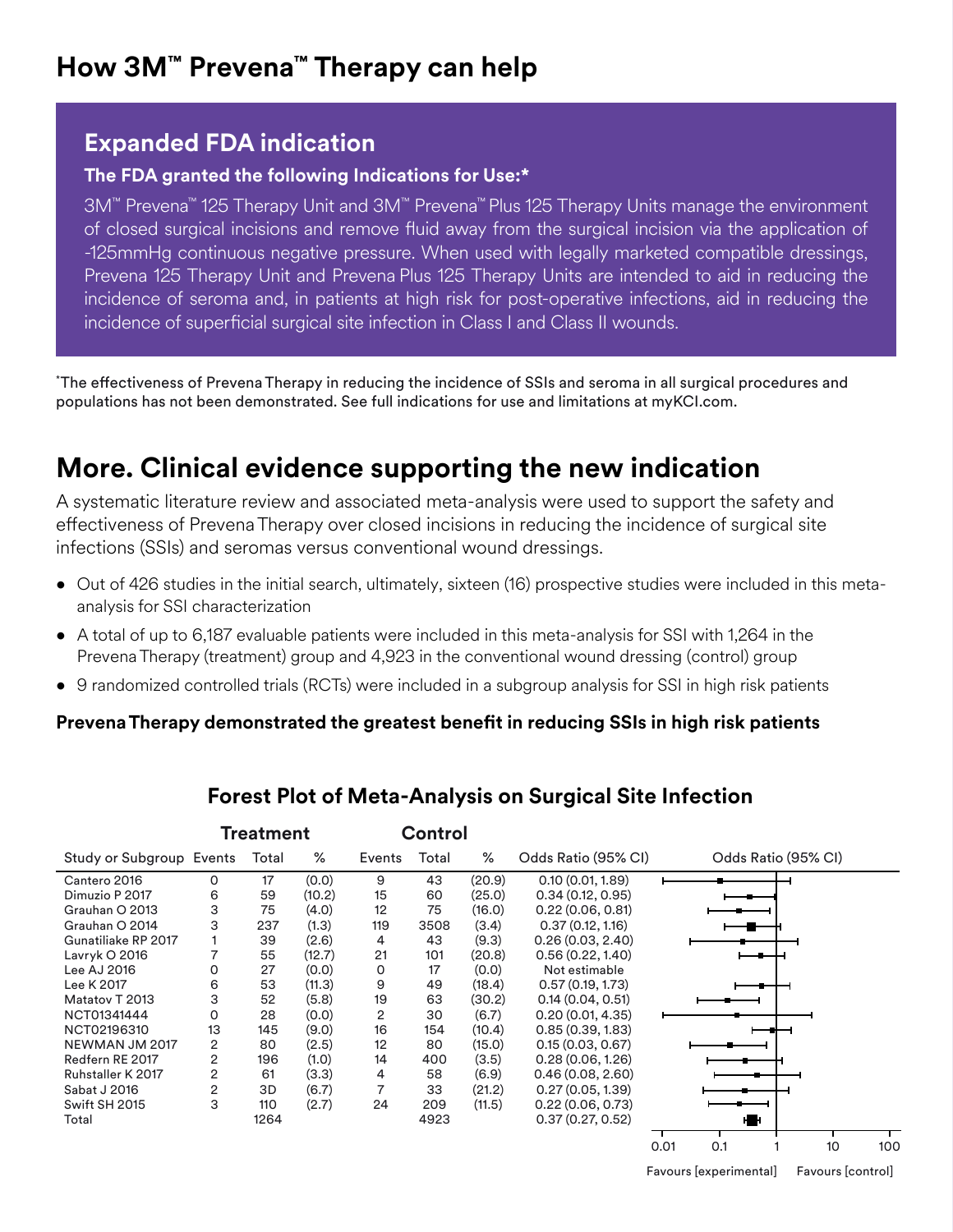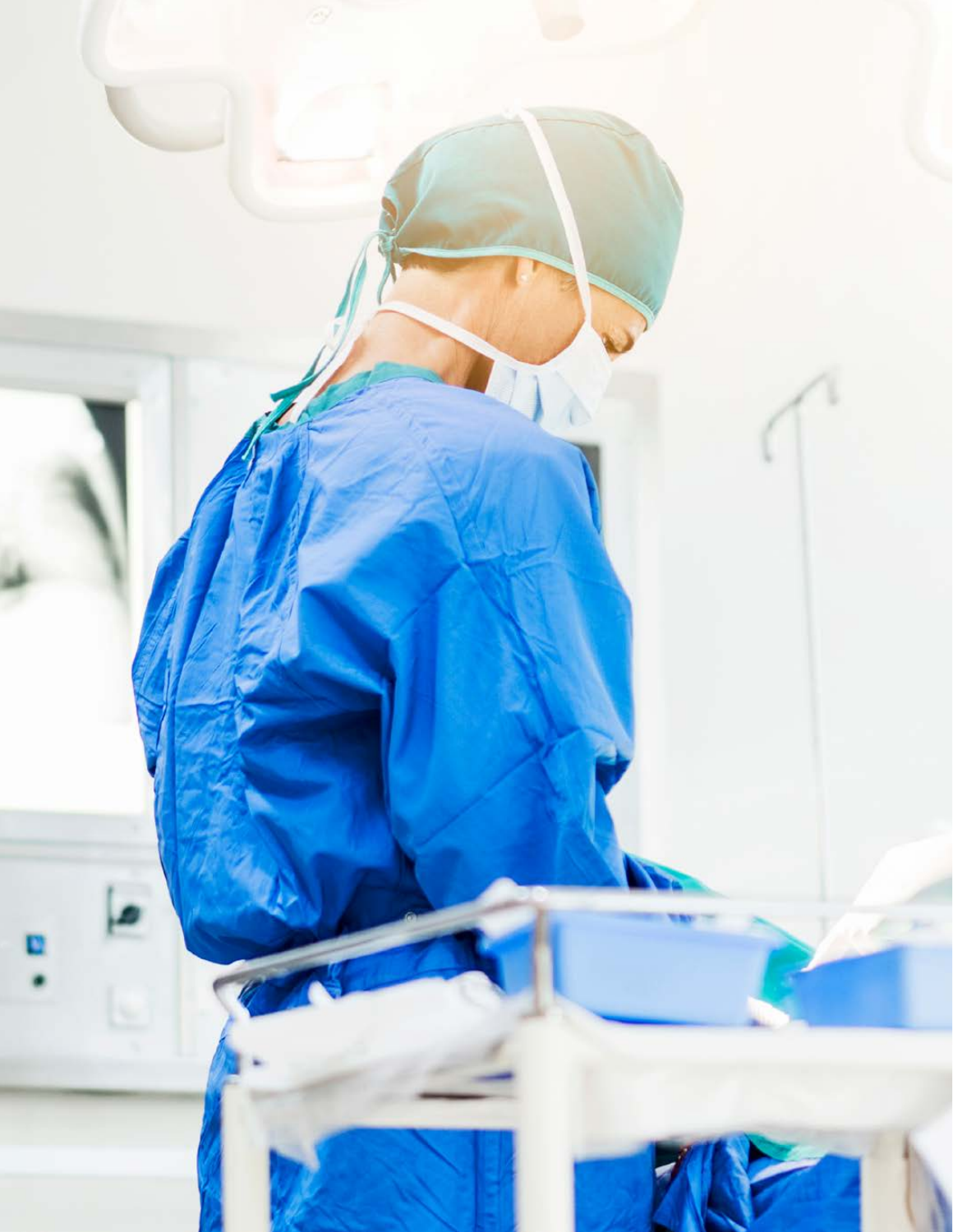## **Surgical complications are an unforeseen event that challenges multiple clinicians with consequences that "ripple" across care settings.**

These ripples inevitably cause further disruption, impacting quality and cost of care. Today's uncertain care environment has made protecting against complication a high priority.

### **The "ripple effect" of surgical complications often encourages clinicians to favor low touch care, including solutions that promote:**

- Minimal complications
- Home-based recovery
- Telehealth consultations
- Portability of care
- Minimal hospital stays
- Low re-admits
- Efficiency and cost-effectiveness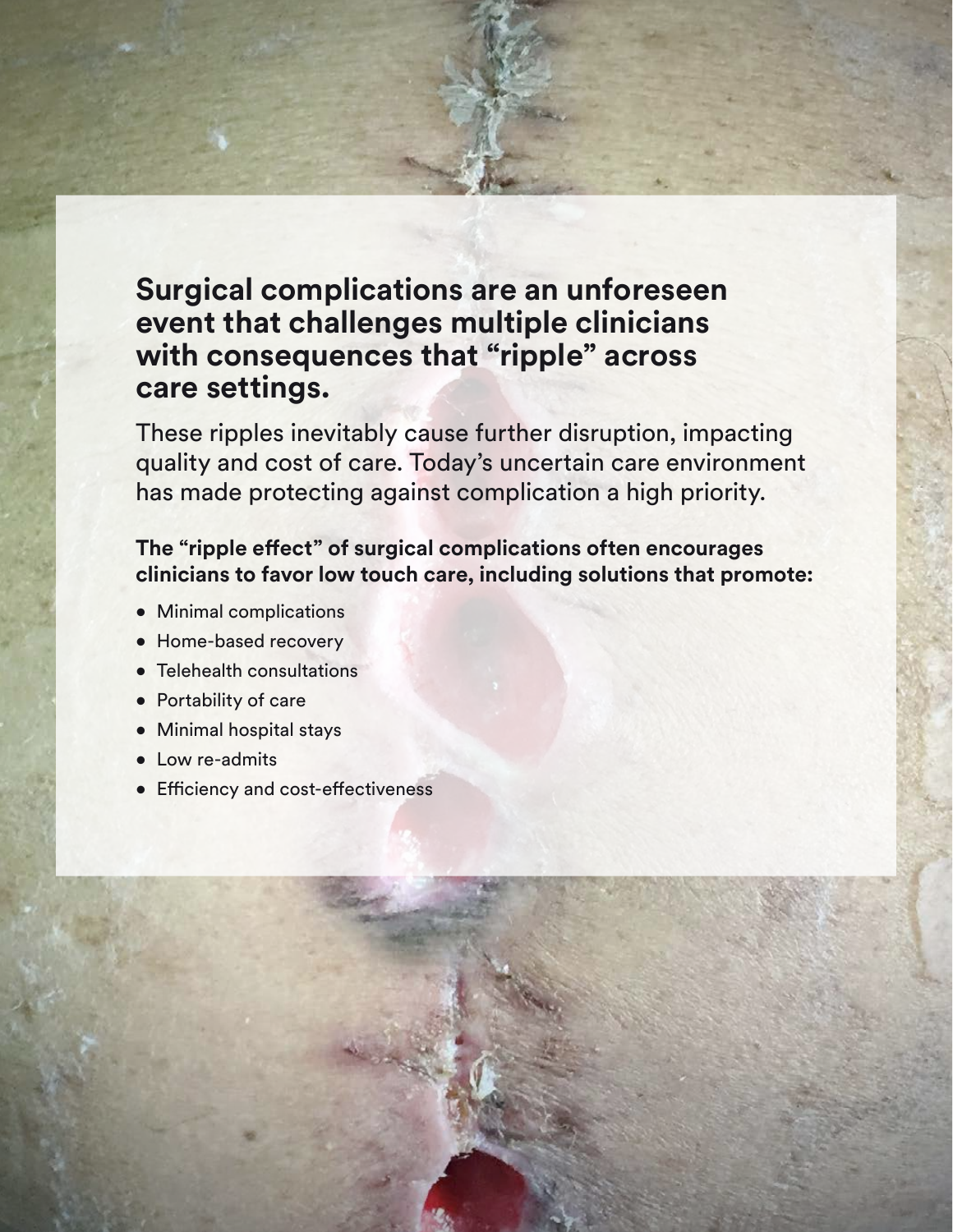## **Protecting against SSIs. Protecting against more.**



**Complications in cardiovascular surgery**

## up to  $16\%$  SSI rate following cardiac surgery<sup>5</sup>



Increase in mean cost for cardiovascular surgery hospitalization with SSI<sup>6</sup>

up to**30%** SSI rate following **vascular**  groin incisions<sup>7-11</sup>

# **\$11,973**

Mean incremental cost to treat surgical site complications following **open lower extremity vascular surgery**<sup>12</sup>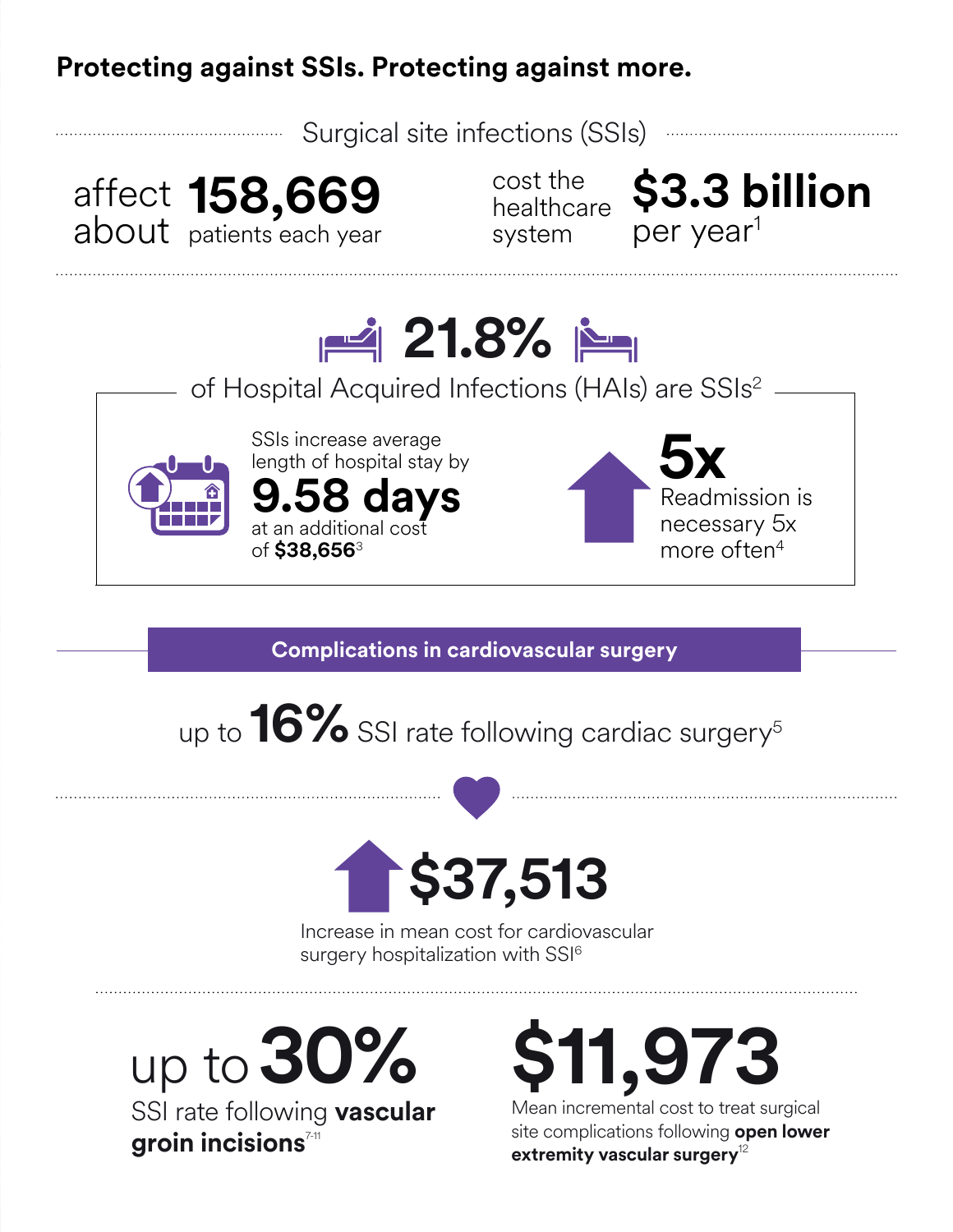**3M™ Prevena™ Incision Management System is uniquely designed to manage and protect surgical incisions by:** 





Removing fluids and infectious materials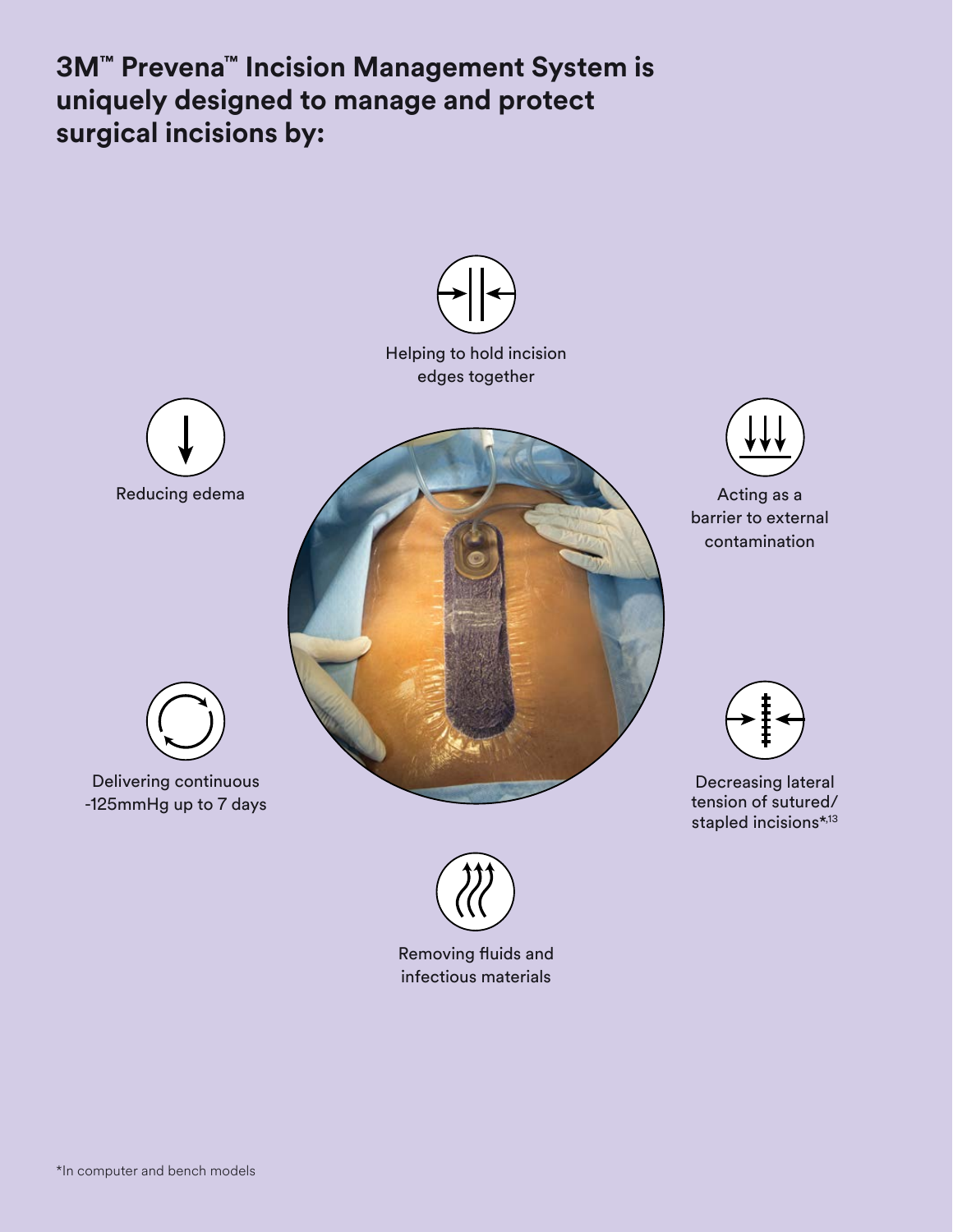## **3M™ Prevena™ Therapy utilizes reticulated open cell foam technology and -125mmHg pressure**



**Under -125mmHg of negative pressure**, the Reticulated Open Cell Foam dressing collapses to it's geometric center. This brings the incision edges together, reduces lateral tension, and also allows for improved fluid management.<sup>13-15</sup>

- Contours in 3M™ Prevena™ Dressing allow for even distribution of negative pressure
- Adhesive film creates a barrier to external contaminants
- Designed to conform to articulating joints to allow movement
- Skin interface layer contains 0.019% ionic silver, which reduces bacterial colonization in the fabric
- Multiple sizes and configurations
- Prevena 125 Therapy Unit and Prevena Dressings are shower friendly\*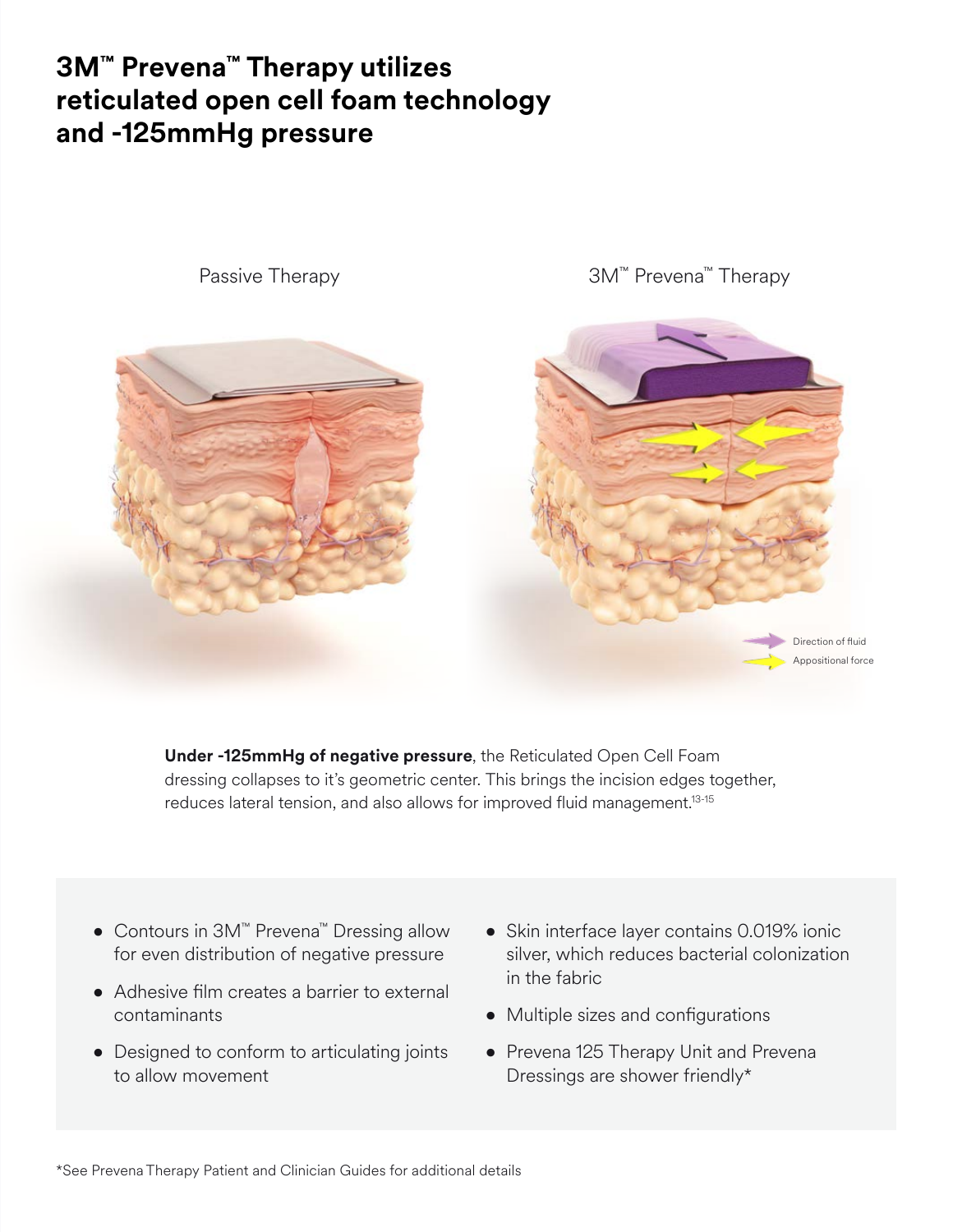## **Meta-analysis and trial sequential analysis of prophylactic negative pressure therapy for groin wounds in vascular surgery16**

Prophylactic NPWT confers improved outcomes in patients undergoing arterial surgery via groin incision compared with standard surgical wound care, as indicated by a reduction in the risk of surgical site infection.

NPWT should be considered as a prophylactic measure in patients who have risk factors for developing surgical site complications, such as diabetes mellitus, obesity, or revision surgery.

A review of six RCT studies, all of which compared 3M™ Prevena™ Therapy vs standard of care dressings, with a total of 733 groin wounds, resulted in:

- Patients with Prevena Therapy had a lower risk of developing SSIs by 79% (41 events with Prevena Therapy and 95 events with control) (OR, 0.36; 95% CI, 0.24-0.54)
- PrevenaTherapy patients had a reduced length of hospital stay (weighted mean difference,-2.14; 95% CI, -3.78 to 0.49)
- Patients with PrevenaTherapy had a lower risk of revision surgery (OR, 0.44; 95% CI, 0.22-0.88)

|                          | Negative pressure |     | Control |     | <b>Odds Ratio</b><br><b>Odds Ratio</b> |                                                   |  |                                                                                   |
|--------------------------|-------------------|-----|---------|-----|----------------------------------------|---------------------------------------------------|--|-----------------------------------------------------------------------------------|
| <b>Study or Subgroup</b> | Events            |     |         |     |                                        | Total Events Total Weight M-H, Fixed, 95% Cl Year |  | <b>M-H, Fixed, 95% CI</b>                                                         |
| Sabat                    |                   | 30  |         | 33  | 7.5%                                   | 0.27 [0.05, 1.39] 2016                            |  |                                                                                   |
| Lee                      | 6                 | 53  | 9       | 49  | 10.0%                                  | $0.57$ [0.19, 1.73] 2017                          |  |                                                                                   |
| Kwon                     | 6                 | 59  | 15      | 60  | 16.1%                                  | $0.34$ [0.12, 0.95] 2018                          |  |                                                                                   |
| Gombert                  | 13                | 98  | 30      | 90  | 32.6%                                  | 0.31 [0.15, 0.63] 2018                            |  |                                                                                   |
| Engelhardt               | 9                 | 64  | 19      | 68  | 19.0%                                  | 0.42 [0.17, 1.02] 2018                            |  |                                                                                   |
| Pleger                   | 5                 | 58  | 15      | 71  | 14.8%                                  | $0.35$ [0.12, 1.04] 2018                          |  |                                                                                   |
| <b>Total (95% CI)</b>    |                   | 362 |         | 371 | 100.0%                                 | 0.36 [0.24, 0.54]                                 |  |                                                                                   |
| Total events             | 41                |     | 95      |     |                                        |                                                   |  |                                                                                   |
|                          |                   |     |         |     |                                        |                                                   |  | 0.01<br>$100^{\degree}$<br>0.1<br>10<br>Favours negative pressure Favours control |

## **Meta-analysis of negative pressure wound therapy of closed groin incisions in arterial surgery17**

A meta-analysis review of 7 RCTs, 6 of which compared PrevenaTherapy and standard of care dressings, with a total of 1,049 incisions, resulted in:

- A reduced incidence of SSIs in the Closed Incision Negative Pressure Therapy (ciNPT) group of 9.6% compared with the standard dressing group of 23.1% (OR, 95% CI 0.24 to 0.50)
- In a subgroup analysis of 3 of the studies comprising lower limb revascularization procedures alone, ciNPT showed a reduction of SSIs (OR, 0.37; 0.22-0.63)

|                                    |             | SSI rate          |            |                  |                     |                           |    |     |
|------------------------------------|-------------|-------------------|------------|------------------|---------------------|---------------------------|----|-----|
| Study                              | <b>NPWT</b> | Standard dressing | Weight (%) | Odds ratio       | Odds ratio          |                           |    |     |
| Engelhardt et al. <sup>31</sup>    | 9 of 64     | 19 of 68          | $17-3$     | 0.42(0.17, 1.02) | -0-                 |                           |    |     |
| Gombert et al. 26,27               | 13 of 98    | 30 of 90          | $25-2$     | 0.31(0.15, 0.63) |                     |                           |    |     |
| Hasselmann et al. <sup>28-30</sup> | 7 of 150    | 15 of 166         | 15.6       | 0.49(0.20, 1.24) |                     |                           |    |     |
| Kwon et al. $24,25$                | 6 of 59     | 12 of 60          | 12.1       | 0.45(0.16, 1.30) |                     |                           |    |     |
| Lee et al. $32,33$                 | 7 of 53     | 11 of 49          | $12-4$     | 0.53(0.19, 1.49) |                     |                           |    |     |
| Pleger et al. <sup>34</sup>        | 5 of 58     | 30 of 71          | 12.6       | 0.13(0.05, 0.36) |                     |                           |    |     |
| Sabat et al. 35,36                 | 2 of 30     | 7 of 33           | 4.9        | 0.27(0.05, 1.39) |                     |                           |    |     |
| Total                              | 49 of 512   | 124 of 537        | $100 - 0$  | 0.35(0.24, 0.50) |                     |                           |    |     |
|                                    |             |                   |            |                  |                     |                           |    |     |
|                                    |             |                   |            | 0.01             | $0 - 1$             |                           | 10 | 100 |
|                                    |             |                   |            |                  | <b>Favours NPWT</b> | Favours standard dressing |    |     |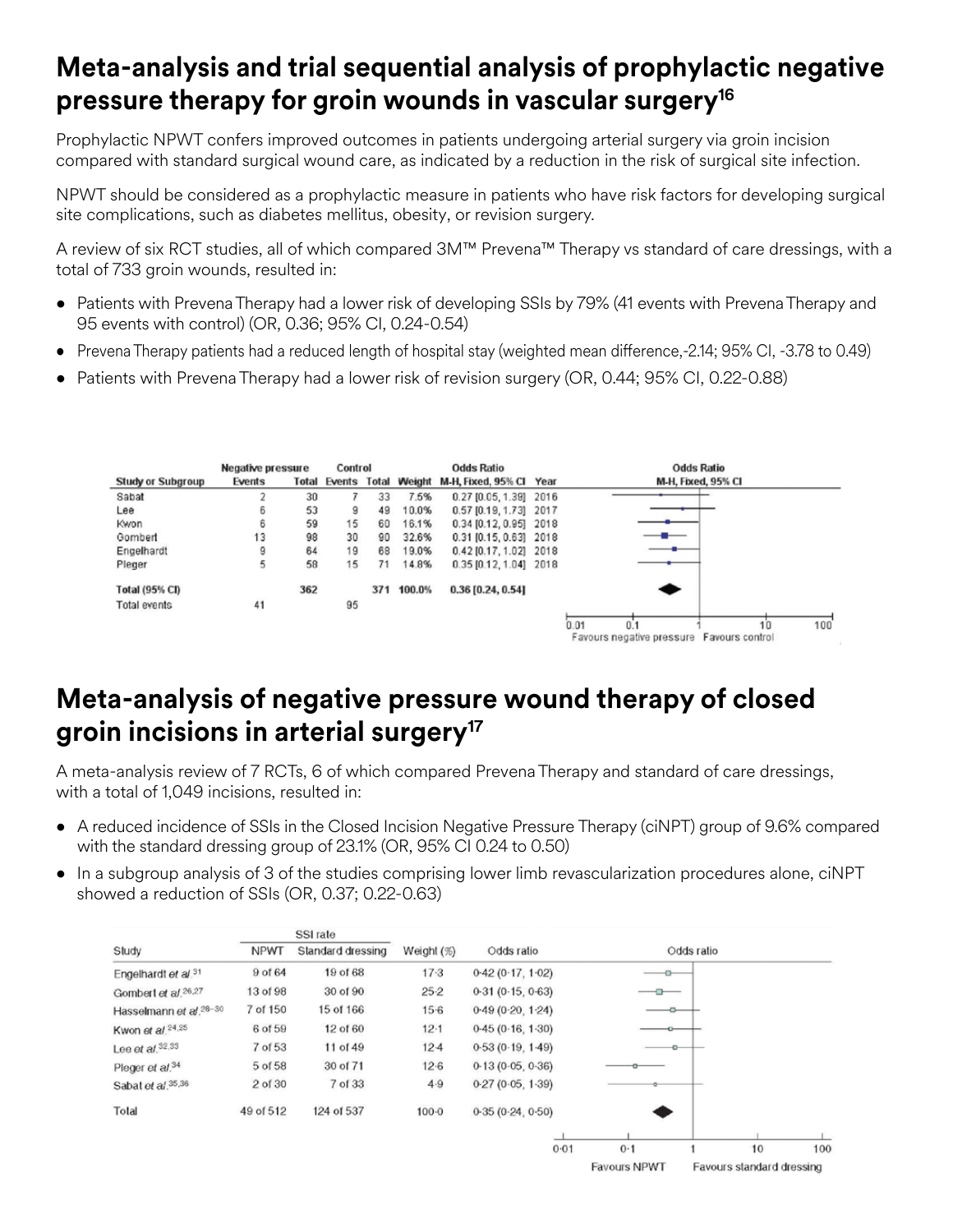## **Prevention of poststernotomy wound infections in obese patients by negative pressure wound therapy18**

- A prospective, single center clinical trial evaluated the use of 3M™ Prevena™ Therapy compared to standard post-operative dressings (Control) for the prevention of wound infection within 90 days after median sternotomy procedures in 150 consecutive obese (BMI ≥ 30) patients.
- **• Patients treated with PrevenaTherapy developed fewer wound infections** (3/75 [4%] vs 12/75 [16%], *p*=0.0266) than patients treated with standard post-operative dressings.
- Wound infections with Gram-positive skin flora were found in only 1 patient in the Prevena Therapy group compared with 10 patients in the control group (*p*=0.0090).
- A hypothetical cost model applied to the clinical results of this study shows a **potential cost savings per patient of \$4,024 with the use of Prevena Therapy**.



#### **Infection Rate**



#### **Economic Model**

| <b>Post-sternotomy Hypothetical Economic Model</b> | $3M^{\text{™}}$ Prevena <sup>™</sup> Therapy (n = 75) | Control ( $n = 75$ ) |
|----------------------------------------------------|-------------------------------------------------------|----------------------|
| Number of Infections (a)                           | 3                                                     | 12                   |
| Percent of Infections                              | 4.0%                                                  | 16.0%                |
| Cost per Infection <sup>6</sup> (b)                | \$37,513                                              | \$37,513             |
| Cost of Infection Per Patient (a*b)/n)             | \$1,501                                               | \$6,002              |
| Cost of Therapy Per Patient <sup>+</sup>           | \$495                                                 | \$18                 |
| <b>Total Cost Per Patient</b>                      | \$1,996                                               | \$6,020              |

† 3M estimate based on price of 3M™ Prevena™ Peel and Place System Kit and Control therapy (gauze) changed once a day at \$18 a week.

The hypothetical economic model uses select study data to provide an illustration of estimates of costs for use of PrevenaTherapy or standard post-operative dressings (Control). This model is an illustration and not a guarantee of actual individual costs, savings, outcomes or results.

The hospital is advised to use this model as an illustration only to assist in an overall assessment of products and pricing.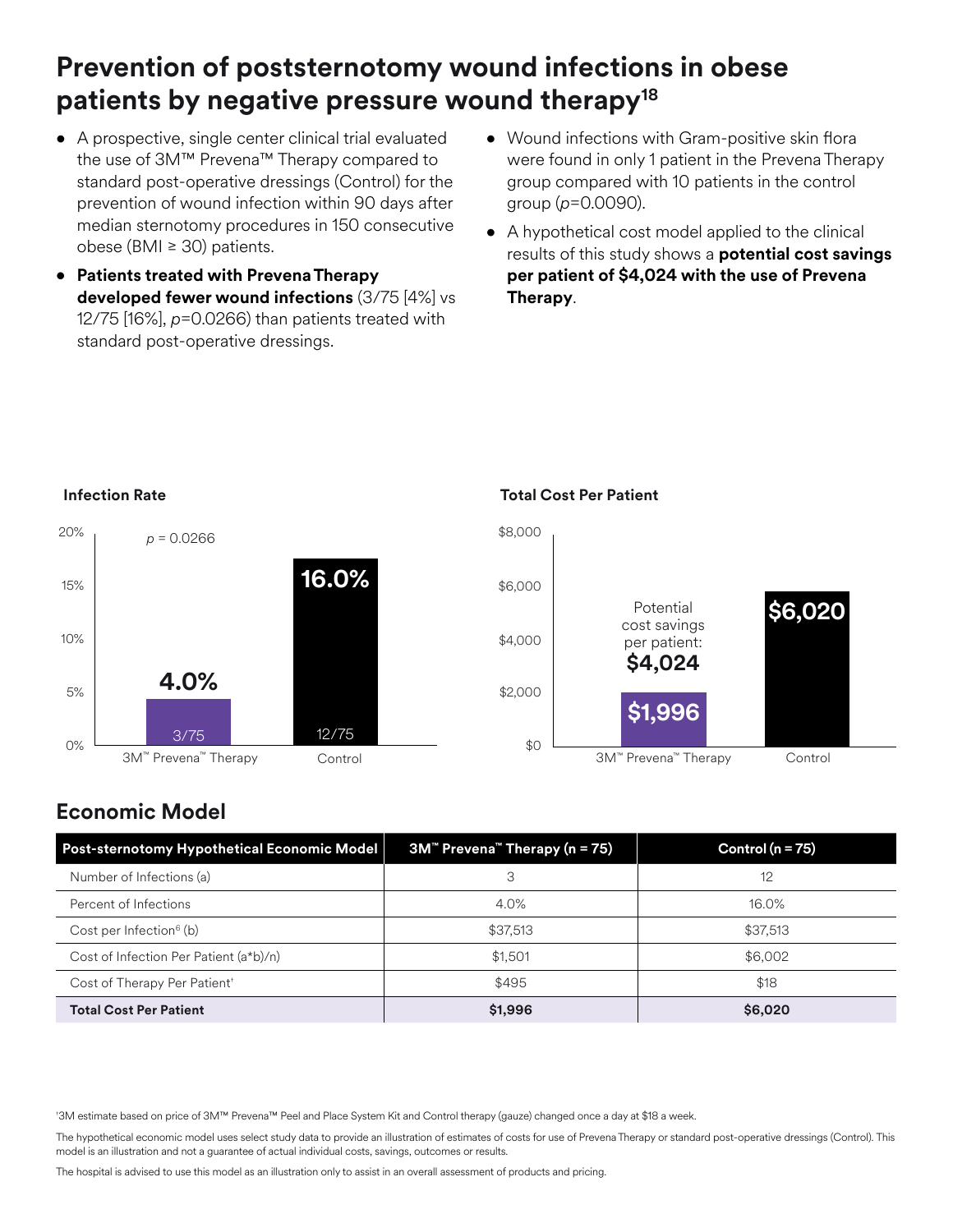## **Reduction of groin wound complications in vascular surgery patients using closed incision negative pressure therapy (ciNPT): a prospective, randomized single-institution study19**

- The aim of this prospective, randomized, single-institution study was to investigate the effectiveness of 3M™ Prevena™ Therapy compared to conventional adhesive dressing (Control) on groin incisions after vascular surgery.
- The Prevena Therapy group had 43 patients and 58 groin incisions and the control group consisted of 57 patients and 71 groin incisions.
- Wound evaluation based on the Szilagyi classification (Grade I, II, and III) took place postoperatively on days 5–7 and 30.
- In this study, patients with cutaneous wound dehiscence, skin necrosis and single local infection signs were classified as grade I. Wound dehiscence in the subcutaneous layer, hematoma, lymphatic fistula, lymphocele, seroma, single local infection signs and systemic infection parameters were classified as grade II. All classical local infection signs (pain, swelling, redness and hyperaemia, warmth,

dysfunction), systemic infection parameters and arterial graft infections were classified as grade III.

- **• PrevenaTherapy significantly reduced the incidence of local infection** compared to the conventional dressing (1/43 [2.3%] vs 10/57 [17.5%], respectively; *p*=0.022).
- Compared to the control group, **the PrevenaTherapy group showed a significant reduction in wound complications** after both evaluation periods (5/58 [8.62%] vs 30/71 [42.3%], *p*<0.0005).
- **• PrevenaTherapy showed a significant reduction in revision surgeries** (1/58 [1.7%] vs 10/71 [14.1%], respectively; *p*=0.022) until 30 days postoperatively compared to the control group.
- A hypothetical cost model applied to the clinical results of this study shows a **potential cost savings per patient of \$2,694 with the use of PrevenaTherapy.**

**Total Per Patient Cost**



**Wound Complications At** 

| Vascular Groin Hypothetical Economic Model   | 3M™ Prevena™ Therapy | Control  |
|----------------------------------------------|----------------------|----------|
| Number of Patients (n)                       | 43                   | 57       |
| Number of Local Infections (a)               |                      | 10       |
| Percent of Local Infections                  | 2.3%                 | 17.5%    |
| Cost Per Local Infection <sup>6</sup> (b)    | \$20,842             | \$20,842 |
| Cost of Local Infection Per Patient (a*b)/n) | \$485                | \$3.656  |
| Cost of Therapy Per Patient <sup>+</sup>     | \$495                | \$18     |
| <b>Total Cost Per Patient</b>                | \$980                | \$3,674  |

† 3M estimate based on price of 3M™ Prevena™ Peel and Place System Kit and Control therapy (gauze) changed once a day at \$18 a week.

The hypothetical economic model uses select study data to provide an illustration of estimates of costs for use of PrevenaTherapy or standard postoperative dressings (Control). This model is an illustration and not a guarantee of actual individual costs, savings, outcomes or results.

The hospital is advised to use this model as an illustration only to assist in an overall assessment of products and pricing.

#### **Local Infection Rate**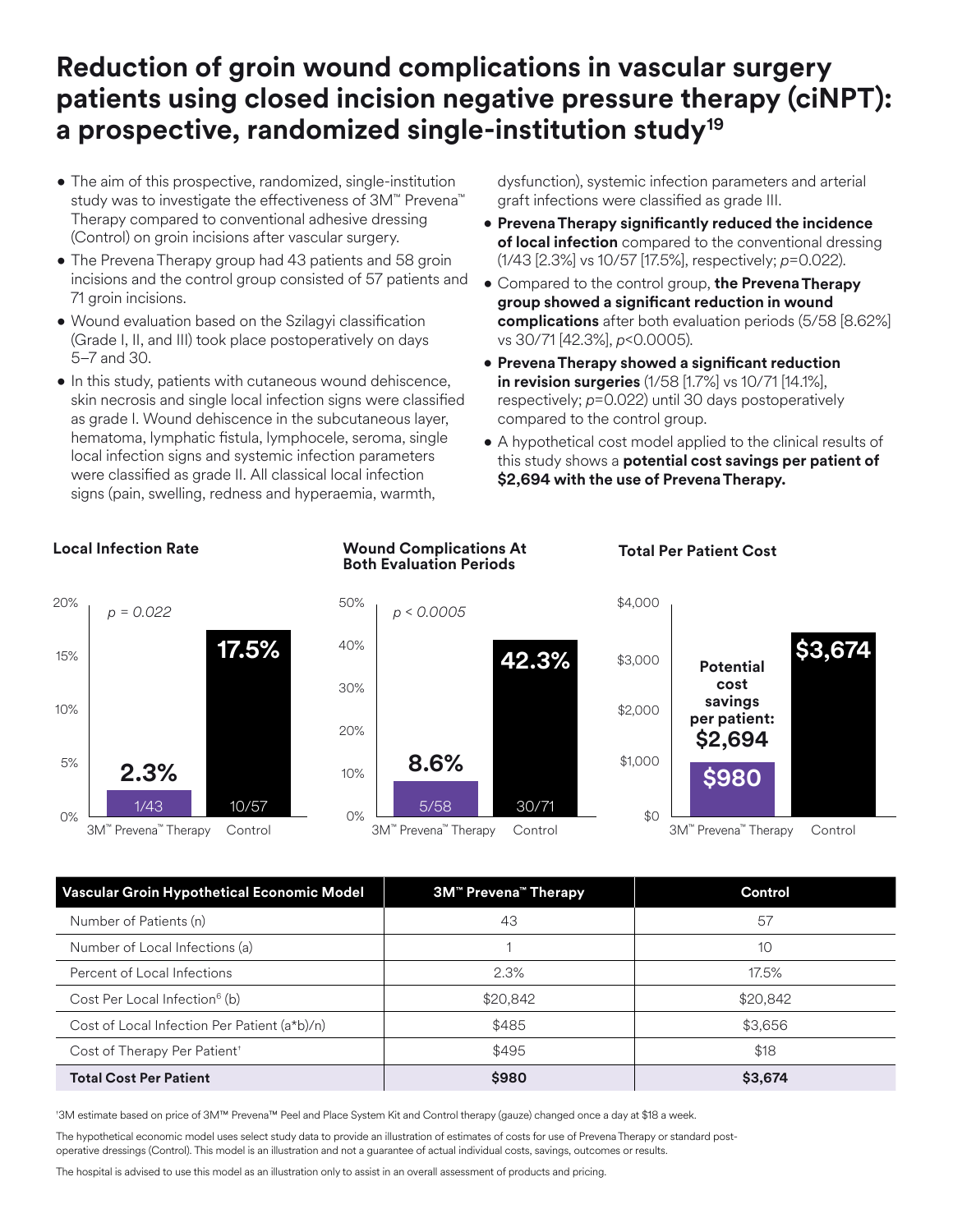## **Risk factors for surgical site complications are dependent on many factors including both patient-related and surgical procedure factors**

#### Table 1. General risk factors for SSI<sup>adapted from 20-25</sup>

| Category                 | Patient-related risk factors                                                                                                                                                                                                                                                                                                                                                                                                                                                                            | Procedure-related risk factors                                                                                                                                                                                                                                                                   |
|--------------------------|---------------------------------------------------------------------------------------------------------------------------------------------------------------------------------------------------------------------------------------------------------------------------------------------------------------------------------------------------------------------------------------------------------------------------------------------------------------------------------------------------------|--------------------------------------------------------------------------------------------------------------------------------------------------------------------------------------------------------------------------------------------------------------------------------------------------|
| Major risk factors       | BMI ≥40kg/m2 or ≤18kg/m2<br>$\bullet$<br>Uncontrolled insulin dependent diabetes mellitus<br>$\bullet$<br>Dialysis<br>$\bullet$                                                                                                                                                                                                                                                                                                                                                                         | Extended duration of<br>surgery*<br>Emergency surgery<br>Hypothermia<br>$\bullet$                                                                                                                                                                                                                |
| Moderate risk<br>factors | ASA Physical Status >II<br>$\bullet$<br>BMI 30-39.9kg/m2<br>$\bullet$<br>Diabetes mellitus<br>$\bullet$<br>Chronic obstructive pulmonary disease ≥GOLD class 2<br>$\bullet$<br>Renal insufficiency/chronic kidney disease<br>$\bullet$<br>Immunosuppression<br>$\bullet$<br>Steroids for a chronic condition<br>$\bullet$<br>Chemotherapy<br>$\bullet$<br>Pre-existing infection at a body site remote from<br>$\bullet$<br>operative site<br>Serum albumin < 2.5g/dl<br>$\bullet$<br>Smoking (current) | Anaemia/blood transfusion<br>$\bullet$<br>High wound tension after<br>$\bullet$<br>closure<br>Dual antiplatelet treatment<br>Suboptimal timing or<br>$\bullet$<br>omission of prophylactic<br>antibiotics<br>Tissue trauma/large area<br>$\bullet$<br>of dissection/large area of<br>undermining |
| Minor risk factors       | BMI 25-29.9kg/m2<br>$\bullet$<br>Extended pre-operative hospitalization or residency<br>$\bullet$<br>in a nursing home<br>Peripheral vascular disease<br>$\bullet$<br>Congestive cardiac failure with left ventricular ejection fraction<br>$<30\%$                                                                                                                                                                                                                                                     | Failure to obliterate dead<br>$\bullet$<br>space<br>Location of incision<br>Previous surgery<br>Surgical drains                                                                                                                                                                                  |

\*Defined as >T (hours) which is dependent on the type of surgical procedure, and is the 75th centile of duration of surgery for a particular procedure, eg, coronary artery bypass graft has a T of 5 hours and caesarean section has a T of 1 hour<sup>26</sup>

#### Table 2. Example of additional risk factors for surgical site complications by selected surgery type

| Type of Surgery | Additional risk factors                                                                                                                                           |                                                                                                               |
|-----------------|-------------------------------------------------------------------------------------------------------------------------------------------------------------------|---------------------------------------------------------------------------------------------------------------|
| Cardiothoracic  | Bilateral internal mammary artery<br>$\bullet$<br>harvesting<br><b>Chest wall radiotherapy</b><br>$\bullet$<br>Left ventricular assist device (LVAD)<br>$\bullet$ | <b>Transplant</b><br>$\bullet$<br>Cardiopulmonary bypass time extended<br><b>Delayed closure</b><br>$\bullet$ |
| <b>Vascular</b> | <b>Groin incision</b>                                                                                                                                             |                                                                                                               |
| Abdominal       | Perforated viscus<br>$\bullet$<br>Ostomy formation/closure<br>$\bullet$                                                                                           | Previous radiotherapy to surgical site<br>$\bullet$<br>Multiple incisions<br>$\bullet$                        |
| Breast/plastic  | Corony artery disease<br>$\bullet$<br>Bleeding risk<br>$\bullet$                                                                                                  | <b>Breast Reconstruction Risk Assessment</b><br>$\bullet$<br>(BRA) score <sup>†</sup>                         |
| Obstetric       | Multiple (>3) caesarean sections<br>$\bullet$<br>Anticoagulants<br>$\bullet$<br>Operative blood loss >1.51                                                        | Pre-eclampsia<br>$\bullet$<br>Chorioamnionitis<br>$\bullet$                                                   |
| Orthopedic      | Implant/prosthesis<br>Rheumatoid arthritis                                                                                                                        | Nasal carriage of Staphylococcus aureus<br>$\bullet$                                                          |

† The BRA Score calculates risk (as %) of a range of complications, eg, SSI, seroma, dehiscence, flap loss, explantation and reoperation, based on factors including reconstructive modality, BMI, age, ASA Physical Status class, bleeding disorder, history of percutaneous cardiac intervention or cardiac surgery (www.brascore.org)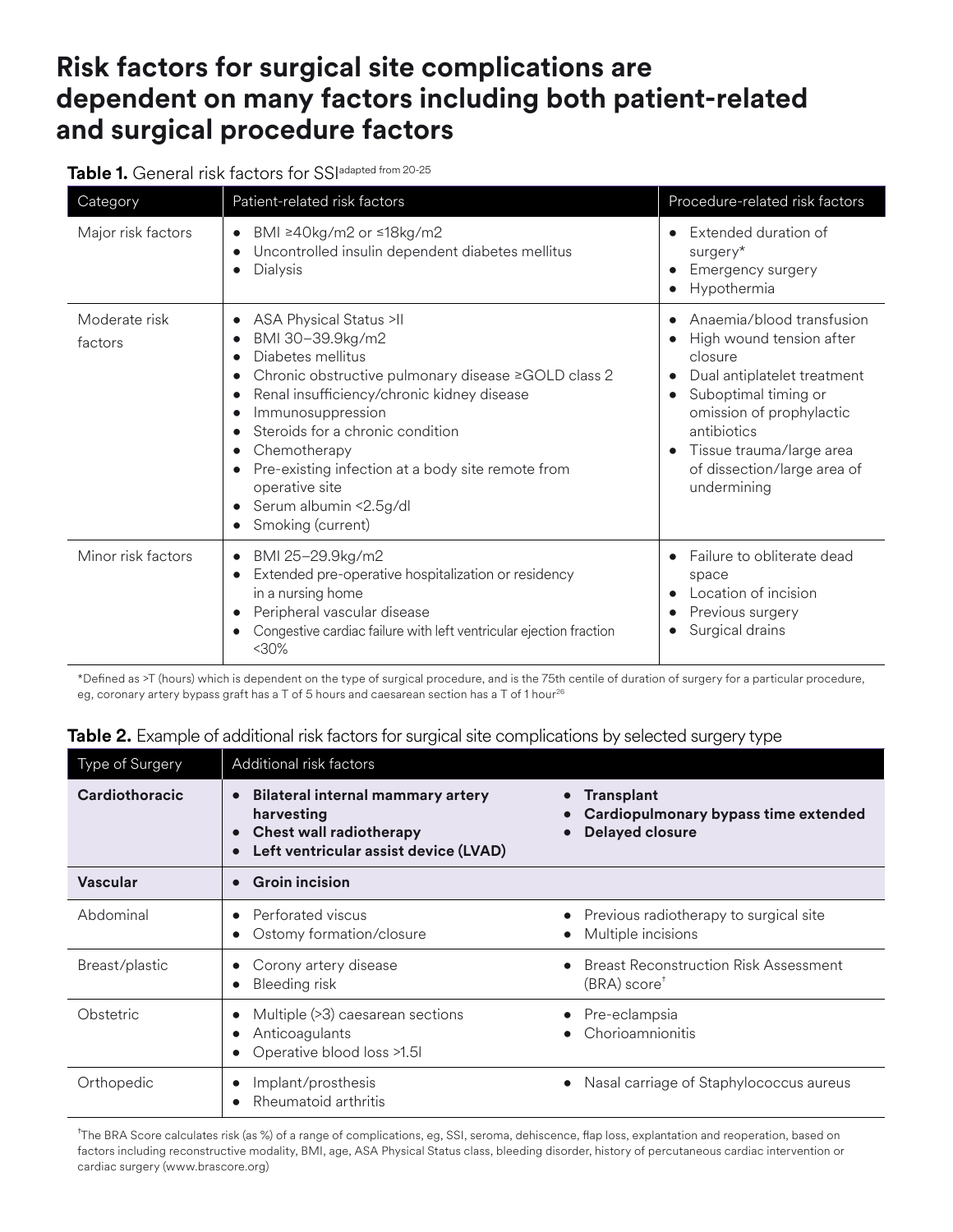## **The World Union of Wound Healing Societies (WUWHS) consensus panel proposed the following clinical guideline for the use of Closed Incision Negative Pressure Therapy (CINPT)**

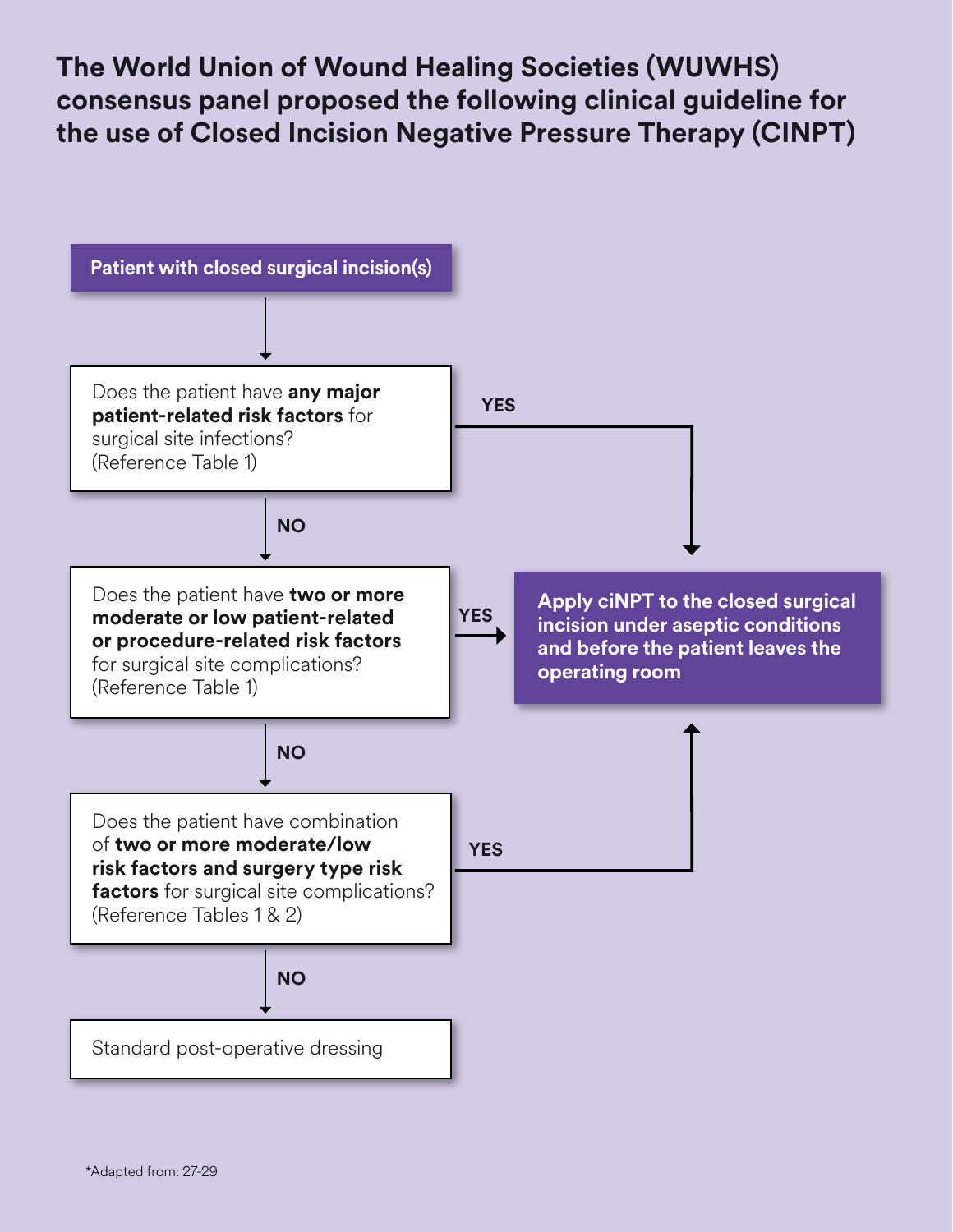## **There are 70+ closed incision negative pressure therapy journal publications using 3M products. The following publications are specific to cardiothoracic & vascular surgery**

| <b>Citation</b>                                                                                                                                                                                                                                                                                            | Wound/Surgery<br><b>Type</b>                         | <b>Level of Clinical</b><br>Evidence* |
|------------------------------------------------------------------------------------------------------------------------------------------------------------------------------------------------------------------------------------------------------------------------------------------------------------|------------------------------------------------------|---------------------------------------|
| Engelhardt M, Rashad NA, Willy C, Müller C, Bauer C, Debus S, Beck T. Closed-incision negative pressure therapy to<br>reduce groin wound infections in vascular surgery: a randomised controlled trial. Int Wound J. 2018;doi: 10.1111/iwj.12848                                                           | Groin wounds                                         | 1 <sub>b</sub>                        |
| Gombert A, Babilon M, Barbati ME, Keskei A, et al. Closed incision negative pressure therapy reduces surgical<br>site infections in vascular surgery: a prospective randomised trial (AIMS Trial). Eur J Vasc Endovasc Surg.<br>2018;doi:10.1016/j.ejvs.2018.05.018                                        | Groin wounds                                         | 1 <sub>b</sub>                        |
| Kwon J, Staley C, McCullough M, Goss, S, et al. A randomized clinical trial evaluating negative pressure therapy<br>to decrease vascular groin incision complications. J Vasc Surg. 2018;1-9                                                                                                               | Groin wounds                                         | 1 <sub>b</sub>                        |
| Lee AJ, Sheppard CE, Kent WD, Mewhort H, Sikdar KC, Fedak PW. Safety and efficacy of prophylactic negative<br>pressure wound therapy following open saphenous vein harvest in cardiac surgery: a feasibility study. Interact<br>Cardiovasc Thorac Surg. 2017;24(3):324-328.                                | Open saphenous<br>vein harvest in<br>cardiac surgery | 1b                                    |
| Lee K, Murphy PB, Ingves MV, Duncan A, DeRose G, Dubois L, Forbes TL, Power A. Randomized clinical trial of negative<br>pressure wound therapy for high-risk groin wounds in lower extremity revascularization. J Vasc Surg. 2017;66(6):1814-19.                                                           | Groin wounds                                         | 1 <sub>b</sub>                        |
| Pleger SP, Nink N, Elzien M, Kunold A, Koshty A, Böning A. Reduction of groin wound complications in vascular<br>surgery patients using closed incision negative pressure therapy (ciNPT): a prospective, randomised, single-<br>institution study. Int Wound J. 2018;15(1):75-83. doi: 10.1111/iwj.12836. | Groin incisions                                      | 1 <sub>b</sub>                        |
| Colli A. First Experience With a New Negative Pressure Incision Management System on Surgical Incisions After<br>Cardiac Surgery in High Risk Patients. J Cardiothoracic Surg. 2011;6(1):160.                                                                                                              | Sternotomy                                           | $\mathbf{2}$                          |
| Weir G. The use of a surgical incision management system on vascular surgery incisions: a pilot study. Int Wound<br>J. 2014;11 Suppl 1:10-2.                                                                                                                                                               | Vascular bypass                                      | 2                                     |
| Grauhan O, et al. Effect of surgical incision management on wound infections in a poststernotomy patient<br>population. Int Wound J. 2014;11 Suppl 1:6-9.                                                                                                                                                  | Sternotomy                                           | 2 <sub>b</sub>                        |
| Grauhan O, et al. Prevention of poststernotomy wound infections in obese patients by negative pressure wound<br>therapy. J Thorac Cardiovasc Surg. 2013;145(5):1387-92.                                                                                                                                    | Sternotomy                                           | 2 <sub>b</sub>                        |
| Matatov T, et al. Experience with a new negative pressure incision management system in prevention of groin<br>wound infection in vascular surgery patients. J Vasc Surg. 2013;57(3):791-5.                                                                                                                | Vascular bypass                                      | 3                                     |
| Santarpino G, Gazdag L, Sirch J, Vogt F, Ledwon M, Fischlein T, Pfeiffer S. A Retrospective Study to Evaluate Use of<br>Negative Pressure Wound Therapy in Patients Undergoing Bilateral Internal Thoracic Artery Grafting. Ostomy Wound<br>Manage. 2015 ec;61(12):26-30.                                  | Thoracic artery<br>grafting                          | 3                                     |
| Simon K, et al. [Use of Negative Pressure Wound Therapy on Surgical Incisions (Prevena <sup>no</sup> ) after Surgery of Pectus<br>Deformities Reduces Wound Complications.]. Zentralblatt fur Chirurgie. 2014. [German language]                                                                           | Sternotomy                                           | 3                                     |
| Atkins BZ, Tetterton JK, Petersen RP, et al. Does Negative Pressure Wound Therapy Have a Role in Preventing<br>Poststernotomy Wound Complications? Surg Innov. 2009;16(2):140-6.                                                                                                                           | Sternotomy                                           | $\overline{4}$                        |
| Atkins BZ, et al. Laser Doppler flowmetry assessment of peristernal perfusion after cardiac surgery: beneficial<br>effect of negative pressure therapy. Int Wound J. 2011;8(1):56-62.                                                                                                                      | Sternotomy                                           | 4                                     |
| Reddy VS. Use of Closed Incision Management with Negative Pressure Therapy for Complex Cardiac Patients.<br>Cureus. 2016;8(2):e506.                                                                                                                                                                        | Sternotomy                                           | 4                                     |
| Simon K, et al. [Use of Negative Pressure Wound Therapy on Surgical Incisions (Prevena <sup>no</sup> ) after Surgery of Pectus<br>Deformities Reduces Wound Complications.]. Zentralblatt fur Chirurgie. 2014. [German language]                                                                           | Sternotomy                                           | 3                                     |
| Chopra K, Tadisina KK, Singh DP. The 'French Fry' VAC Technique: Hybridization of Traditional Open Wound<br>NPWT with Closed Incision NPWT. Int Wound J. 2016;13(2):216-9.                                                                                                                                 | Massive localized<br>lymphoedema                     | 5                                     |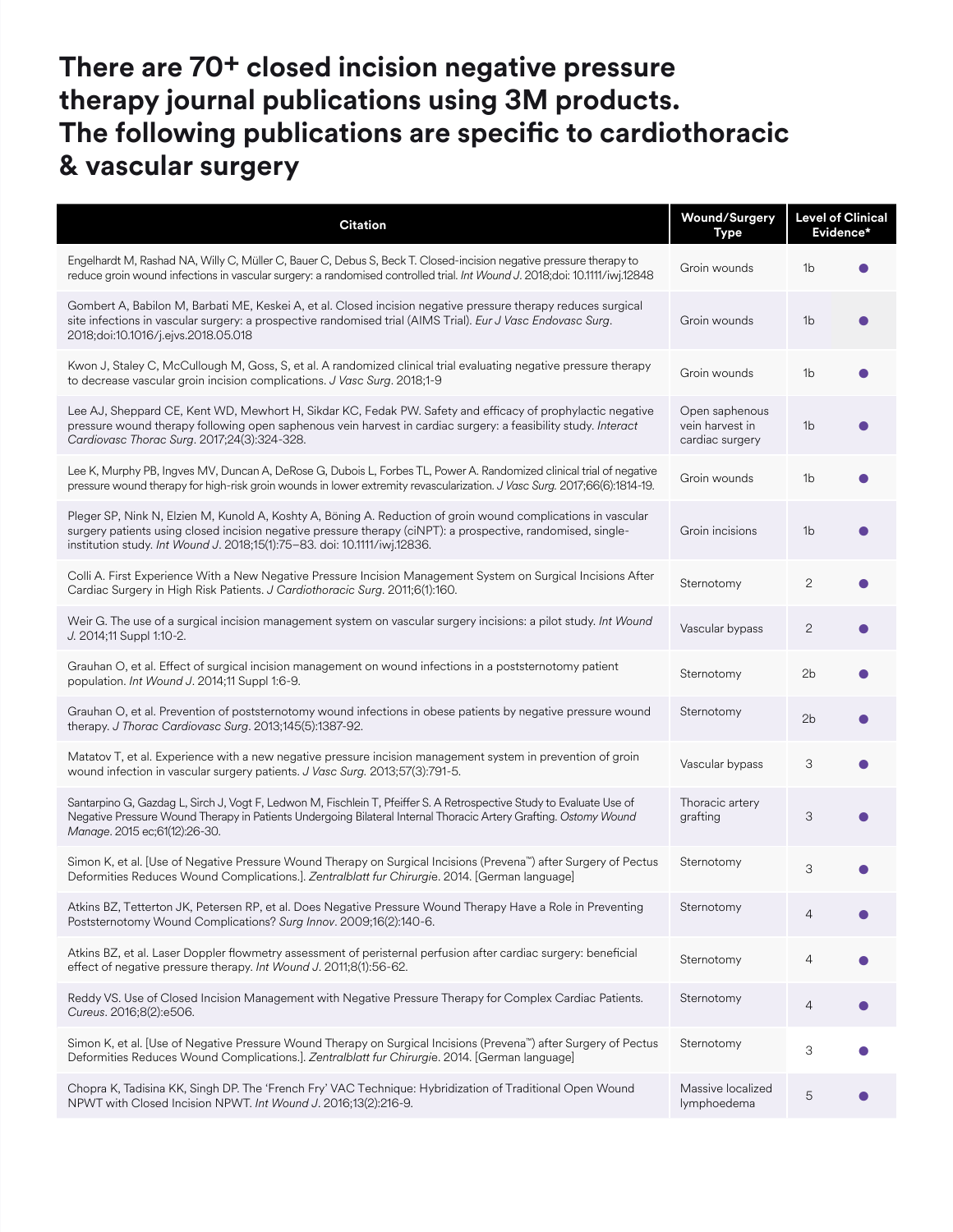| <b>Citation</b>                                                                                                                                                                                                          | <b>Wound/Surgery</b><br><b>Type</b> | <b>Level of Clinical</b><br>Evidence* |
|--------------------------------------------------------------------------------------------------------------------------------------------------------------------------------------------------------------------------|-------------------------------------|---------------------------------------|
| Dohmen PM, et al. Can post-sternotomy mediastinitis be prevented by a closed incision management system?<br>GMS Hyg Infect Control. 2014;9(3):Doc19.                                                                     | Sternotomy                          | 5.                                    |
| Dohmen PM, et al. Use of incisional negative pressure wound therapy on closed median sternal incisions after<br>cardiothoracic surgery: clinical evidence and consensus recommendations. Med Sci Monit. 2014;20:1814-25. | Sternotomy                          | 5                                     |
| Haghshenasskashani A, Varcoe RL. A New Negative Pressure Dressing (Prevena) to Prevent Wound<br>Complications Following Lower Limb Distal Arterial Bypass. Br J Diabetes Vasc Dis. 2011;11(1):21-4.                      | Vascular bypass                     | 5                                     |
| Wu RT, Sumpio BJ, Miller S, Sumpio BE. Use of closed-incision negative pressure therapy: cardiothoracic and<br>vascular surgery. Plast Reconstr Surg. 2019;143:31S.                                                      | Sternotomy                          | 5                                     |

#### **●**Available on request.

**\*Level of Clinical Evidence Rating: Level 1:** Evidence obtained from at least one properly designed randomized controlled trial. **Level 1b:** Systematic reviews (with homogeneity) of randomized controlled trials. **Level 2:** Evidence obtained from well-designed controlled trials without randomization. **Level 2b:** Individual cohort study or low quality randomized controlled trials (e.g., <80% follow-up). Level 3: Evidence obtained from well-designed cohort or case-control analytic studies, preferably from more than one center or research group. **Level 4:** Case series (and poor quality cohort and case-control studies). **Level 5:** Expert opinion without explicit critical appraisal, or based on physiology, bench research or "first principles."



#### **Ordering information**

| ltem#            | Description                                                                               | Unit of Measure (UOM) |
|------------------|-------------------------------------------------------------------------------------------|-----------------------|
| PRE1001US        | 3M™ Prevena™ Peel and Place Incision Management System - 20cm                             | Each                  |
| <b>PRE1055US</b> | 3M™ Prevena™ Peel and Place Dressing – 20cm                                               | Case of 5             |
| <b>PRE1101US</b> | 3M™ Prevena™ Peel and Place Incision Management System – 13cm                             | Each                  |
| <b>PRE1155US</b> | 3M™ Prevena™ Peel and Place Dressing – 13cm                                               | Case of 5             |
| <b>PRE3201US</b> | 3M™ Prevena™ Plus Peel and Place Incision Management System – 35cm                        | Each                  |
| <b>PRE3255US</b> | 3M™ Prevena™ Peel and Place Dressing – 35cm                                               | Case of 5             |
| <b>PRE4001US</b> | 3M™ Prevena™ Plus Customizable Incision Management System                                 | Each                  |
| <b>PRE4055US</b> | 3M™ Prevena™ Plus Customizable Dressing                                                   | Case of 5             |
| <b>PRE1121US</b> | 3M™ Prevena™ Duo Incision Management System with Peel and Place Dressing - 13cm/13cm      | Each                  |
| <b>PRE3321US</b> | 3M™ Prevena™ Plus Duo Incision Management System with Peel and Place Dressing - 13cm/20cm | Each                  |
| <b>PRE3021US</b> | 3M™ Prevena™ Plus Duo Incision Management System with Peel and Place Dressing - 20cm/20cm | Each                  |
| PRE4000US        | 3M™ Prevena™ Plus 125 Therapy Unit                                                        | Each                  |
| <b>PRE1095</b>   | 3M™ Prevena™ 45ml Canister                                                                | Case of 5             |
| <b>PRE4095</b>   | 3M™ Prevena™ Plus 150ml Canister                                                          | Case of 5             |
| <b>PRE9090</b>   | 3M™ Prevena™ Therapy V.A.C.® Connector                                                    | Case of 10            |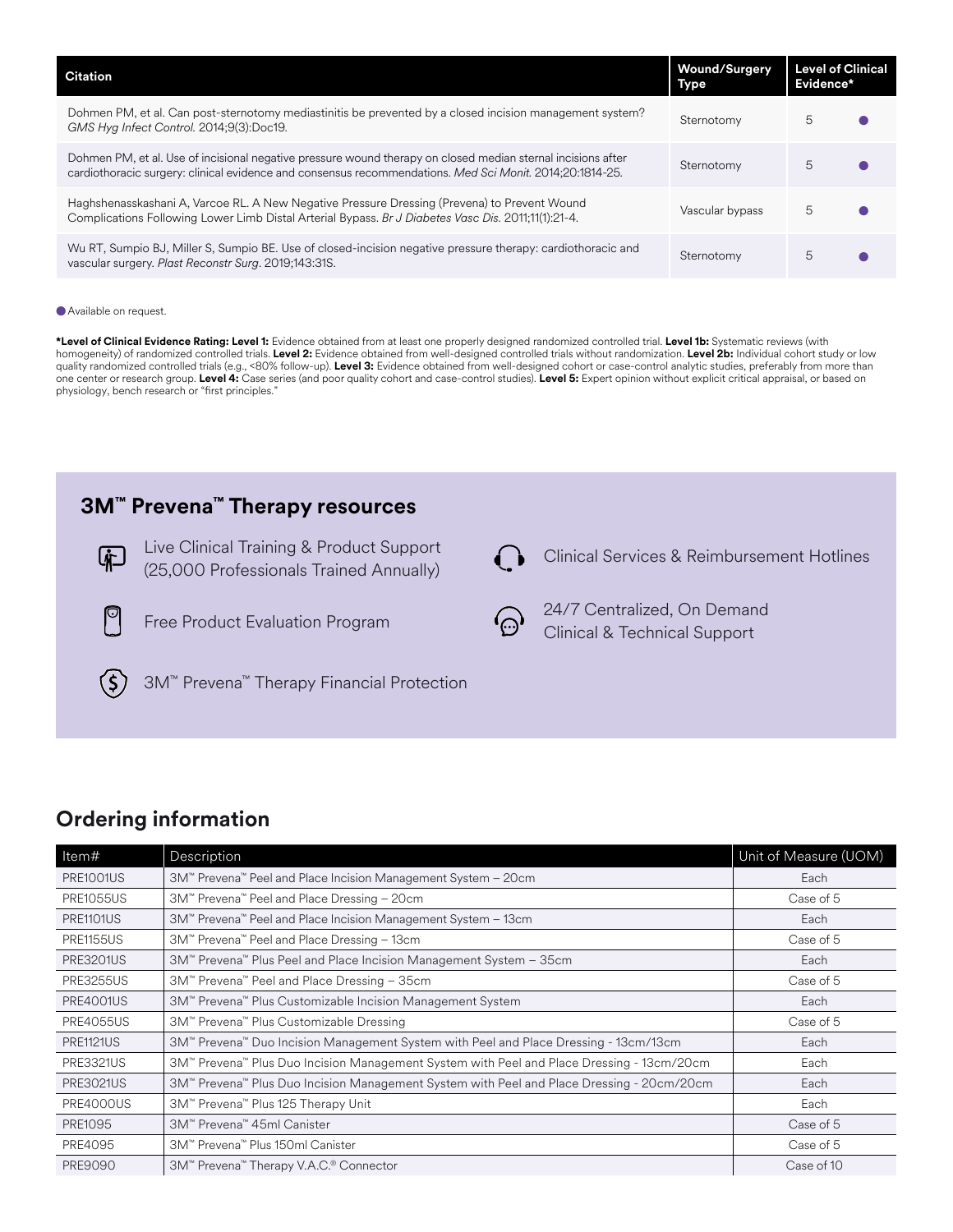#### **References:**

- 1. Zimlichman E, Henderson D, Tamir O, et al. Health care–associated infections. A meta-analysis of costs and financial impact on the US health care system. *JAMA Intern Med*. 2013;173(22):2039-2046. doi:10.1001/jamainternmed.2013.9763.
- 2. Magill SS, Edwards JR, Bamberg W, et al. Multistate point-prevalence survey of health care-associated infections. *N Engl J Med*. 2014;370(13):1198-1208.
- 3. Zhan C, Miller MR. Excess Length of Stay, Charges, and Mortality Attributable to Medical Injuries During Hospitalization. *JAMA*. 2003;290:1868-1874.
- 4. Urban JA. Cost analysis of surgical site infections. *Surg Infect*. 2006.1:7(Suppl 1):S19-S22.
- 5. Fowler VG Jr, O'Brien SM, Muhlbaier LH, et al. Clinical predictors of major infections after cardiac surgery. *Circulation*. 2005;112 (9 Suppl.):1358-65.
- 6. de Lissovoy G, Fraeman K, Hutchins V, et al. Surgical site infection: Incidence and impact on hospital utilization and treatment costs. *Am J Infect Control*. 2009;37(5):387-397
- 7. Giles KA, Hamdan AD, Pomposelli FB, Wyers MC, Siracuse JJ, Schermerhorn ML. Body mass index: surgical site infections and mortality after lower extremity bypass from the national surgical quality improvement program 2005-2007. *Ann Vasc Surg.* 2007;24:48-56.
- 8. Davenport DL, Zwischenberger BA, Xenos ES. Analysis of 30-day readmission after aortoiliac and infrainguinal revascularization using the American College of Surgeons national surgical quality improvement program data set. *J Vasc Surg.* 2011:60:1266-74.
- 9. Kuy S, Dua A, Desai S, Dua A, Patel B, Tondravi N, et al. Surgical site infections after lower extremity revascularization procedures involving groin incisions. *Ann Vasc Surg.* 2014;28:53-8.
- 10. Ozaki CK, Hamdan AD, Barshes NR, Wyers M, Hevelone ND, Belkin M, et al. Prospective, randomized, multi-institutional clinical trial of a silver alginate dressing to reduce lower extremity vascular surgery wound complications. J *Vasc Surg*. 2015;61:419-27.el.
- 11. Wiseman JT, Fernandes-Taylor S, Barnes ML, Saunders RS, Saha S, Havlena J, et al. Predictors of surgical site infection after hospital discharge in patients undergoing major vascular surgery. *J Vasc Surg.* 2012;62:1023-31.e5.
- 12. Nguyen L, Leya GA, Hevelone ND, et al. Prospective cost analysis and implications of wound complications in lower extremity vascular surgery procedures. *J Vasc Surg*. 2014;60(3)813.
- 13. Wilkes RP, Kilpadi DV, Zhao Y, et al. Closed incision management with negative pressure wound therapy (CIM): Biomechanics. *Surg Innov*. 2012;19(1):67-75.
- 14. Kilpadi DV, Cunningham MR. Evaluation of Closed Incision Management with Negative Pressure Wound Therapy (CIM): Hematoma/Seroma and Involvement of the Lymphatic System. *Wound Repair Regen*. 2011;19:588-596.
- 15. Glaser DA, Farnsworth CL, Varley ES, et al. Negative pressure therapy for closed spine incisions: A pilot study. *Wounds*. 2012;24(11):308-316.
- 16. Antoniou GA, Onwuka CC, Antoniou SA, Russell D. Meta-analysis and trial sequential analysis of prophylactic negative pressure therapy for groin wounds in vascular surgery. *J Vasc Surg*. 2019; doi 10.016/jvs.2019.01.083.
- 17. Svensson-Björk R, Zarrouk M, Asciutto G, Hasselmann J, Acosta S. Meta-analysis of negative pressure wound therapy of closed groin incisions in arterial surgery. *BJS*. 2018; doi:10.1002/bjs.11100.
- 18. Grauhan O, Navasardyan A, Hofmann M, et al. Prevention of poststernotomy wound infections in obese patients by negative pressure wound therapy. *J Thorac Cardiovasc Surg.* 2013;145:1387-1392.
- 19. Pleger SP, Nink N, Elzien M, Kunold A, Koshty A, Boning A. Reduction of groin wound complications in vascular surgery patients using closed incision negative pressure therapy (ciNPT): a prospective, randomised, single-institution study. *Int Wound J.*  2018;15(1):75-83.
- 20. Reddy HV, Ujwala J, Swetha M, Ramya SB. Seroma: an interesting case report. *Int J Reprod Contracept Obstet Gynecol*. 2014;3(1):254-257.
- 21. Carlson MA. Acute wound failure. *Surg Clin Nor Am*. 1997;77(3):607–36.
- 22. Son D, Harijan A. Overview of surgical scar prevention and management. *J Korean Med Sci*. Sci 2014;29:751-57.
- 23. Mangram AJ, Horan TC, Pearson ML, et al. Guidelines for prevention of surgical site infection, 1999. *Inf Control Hosp Epidemiol*. 1999;20(4):247-78.
- 24. Culver DH, Horan TC, Gaynes RP, et al. Surgical wound infection rates by wound class, operative procedure, and patient risk index. *Am J Med*. 1991;91 (suppl 3B):152-157.
- 25. Jones ME, Hardy CJ, Ridgway JM. Head and neck keloid management: a retrospective early review on a new approach using surgical excision, platelet rich plasma and in-office superficial photon X-ray radiation. *Edorium J Otolaryngol.* 2015;2:14-19.
- 26. Public Health England. Surveillance of surgical site infections in NHS hospitals in England, 2014-15. December 2015. Available from: www.gov.uk/phe
- 27. Willy C, Agarwal A, Andersen CA, et al. Closed incision negative pressure therapy: international multidisciplinary consensus recommendations. *Int Wound J*. 2017;14:385–398. doi:10.1111/iwj.12612.
- 28. Stannard J, Atkins B, O'Malley D, et al. Use of negative pressure therapy on closed surgical incisions: a case series. *Ostomy Wound Manage*. 2009;55:58-66.
- 29. World Union of Wound Healing Societies (WUWHS) Consensus Document. Closed surgical incision management: understanding the role of NPWT. *Wounds International*. 2016.